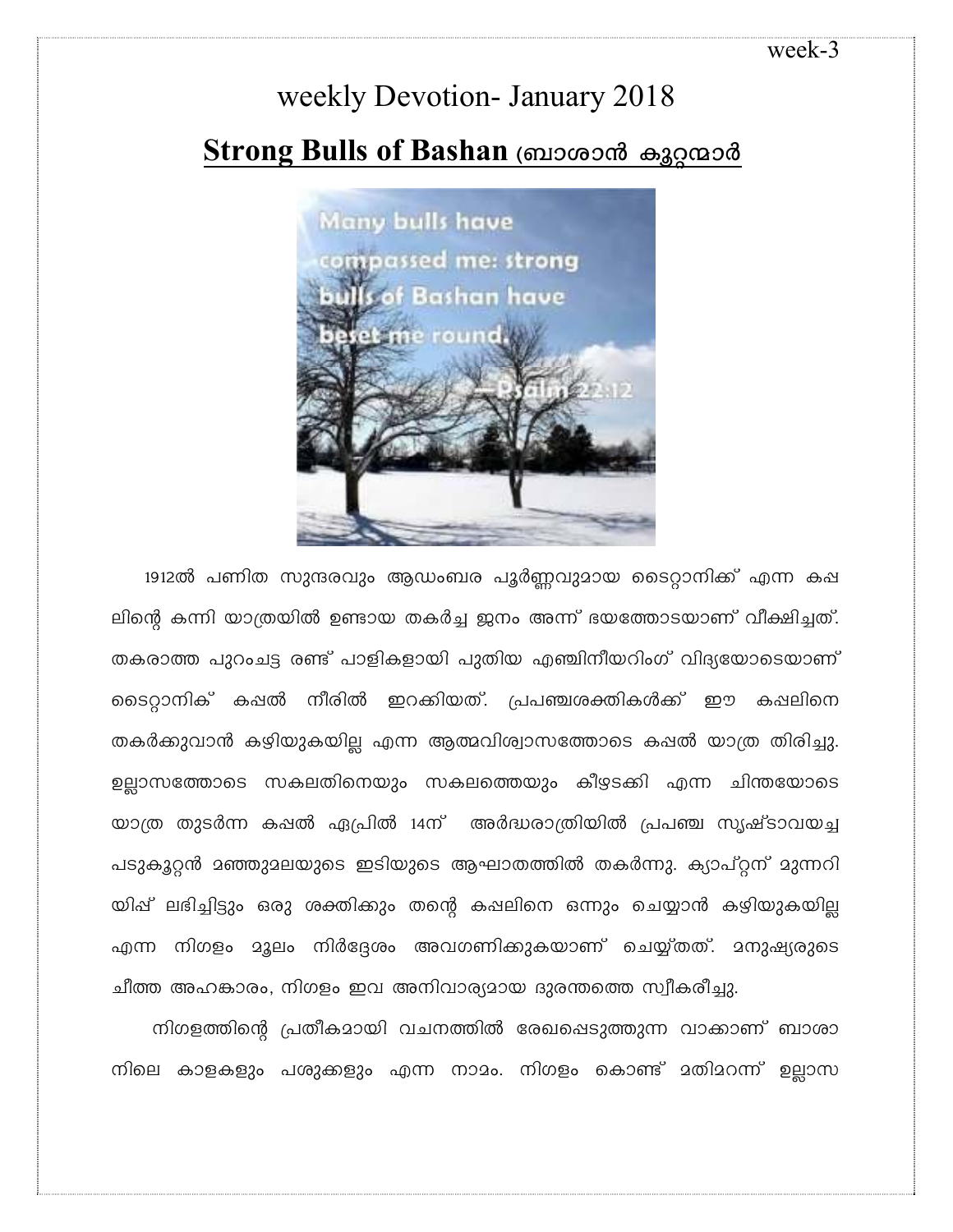പൊതുദേഖലകൾ തേടുന്ന ത്തിന്റെ ജനതയെ ബാശാന്യ പശുക്കളോടാണ് ആമോസ് പ്രവാചകൻ ഉപമിച്ചിരിക്കുന്നത്. യോർദ്ദാൻ നദിയ്ക്കും തിബര്യാസ് കട ലിനും കിഴക്കായി ബാശാൻ ദേശം സ്ഥിതി ചെയ്യുന്നു. യിസ്യായേലിന്റെ എതിരാളി യായ ഓഗിന്റെ ദേശമാണിത്. ഇത് പർവ്വതങ്ങൾക്കും (സങ്കീ: 68:15), സിംഹങ്ങൾക്കും (ആവ: 33:22) കരുവേലകവൃക്ഷത്തിനും (സെഖ: 11:2) കാളകൾക്കും(യെഹ: 39:18) പ്രസിദ്ധമാണ്. ക്രൂരതയ്ക്ക് ഉദാഹരണങ്ങളാണ് ഇവിടുത്തെ കാളകളും പശു ക്കളും, ബാശാൻ എന്ന വാക്കിന് ഇളകിയ മണ്ണ് അഥവാ കട്ടിയില്ലാത്ത മണ്ണ് എന്നർത്ഥമുണ്ട്. ഇവിടെ വളരുന്ന പുല്ല് പോഷകഗുണം ഉള്ളതാകയാൽ അത് ഭക്ഷി ക്കുന്ന മൃഗങ്ങൾ കൊഴുത്ത് തടിക്കുന്നു. അതുപോലെ ഈ ദേശത്തെ മനുഷ്യരും ദുഷ്ടരും ക്രൂരരും നിഗളികളുമാണ്.

സങ്കീ;(22;12) ൽ തന്നെ ക്രൂശിക്കുവാൻ കാരണം കണ്ടെത്തിയ യഹൂദന്മാരെഷറ്റി ക്രിസ്തു പറയുന്നത് ബാശാൻ കുറ്റന്മാർ എന്നെ വളഞ്ഞു എന്നാണ്. ക്രിസ്തു ആകുന്ന കുഞ്ഞാടിനെതിരെ ആണ് ദുഷ്ടമൃഗങ്ങൾ അണിനിരന്നത്.

നിഗളവും അഹങ്കാരവും ഉണ്ടാകുമ്പോൾ അനുസരണക്കേടിലകപ്പെടും എന്ന തിന് ഉദാഹരണമാണ് ശൗലിന്റെ ജീവിതം. വലിയ ദൗത്യത്തിനായി അഭിഷേകം ചെയ്ത് അയച്ചവന്റെ സ്വഭാവവൈകല്യം ദൈവം അവനെ തളളിക്കളയുവാൻ, അവന്റെ രാജസ്ഥാനം തന്നെ നഷ്ടമാകുവാൻ കാരണമായി.(1 ശമു: 9:6-15)  $(10022 15:17-21)$ 

ബാശാനിലെ വളക്കുറുള്ള മണ്ണുപോലെ നിഗളികളെയും, ദ്രവ്യാഗ്യഹികളെയും, സ്വയചിന്ത ഉള്ളവരെയും വളർത്തുന്ന സാഹചര്യമാണ് ഇത് നമുക്കു ചുറ്റും. തനി ക്കുമാത്രം എന്നചിന്ത, മറ്റുള്ളവരുടെ മുന്നറിയിഷുകൾ (വചനത്തിൽ നിന്നും) അവ ഗണിക്കുവാൻ കാരണമാക്കുന്നു, കായീൻ ദൈവം നൽകിയ മുന്നറിയിഷ് അവഗണി ച്ചത് ഓർക്കുക ( ഉല്പ: 4;4-5) ഇളകിയ മണ്ണിൽ ജീവിക്കുന്ന നാം തിന്മയുടെ വിഷ വേരുകൾ പടർന്ന് ബാശാൻ കൂറ്റന്മാരാകാതെ സൂക്ഷിക്കണം.

ദൈവകൃപയിലാശ്രയിച്ച് പാപങ്ങളെ ഏറ്റുപറയുമ്പേൾ നാം ക്രൂശിന്റെ ചുവട്ടി ലെത്തും  $read$  (സങ്കീ 51:4,11) പണക്കൊഴുപ്പും സ്ഥാനമാനത്തോടുള്ള മോഹവും